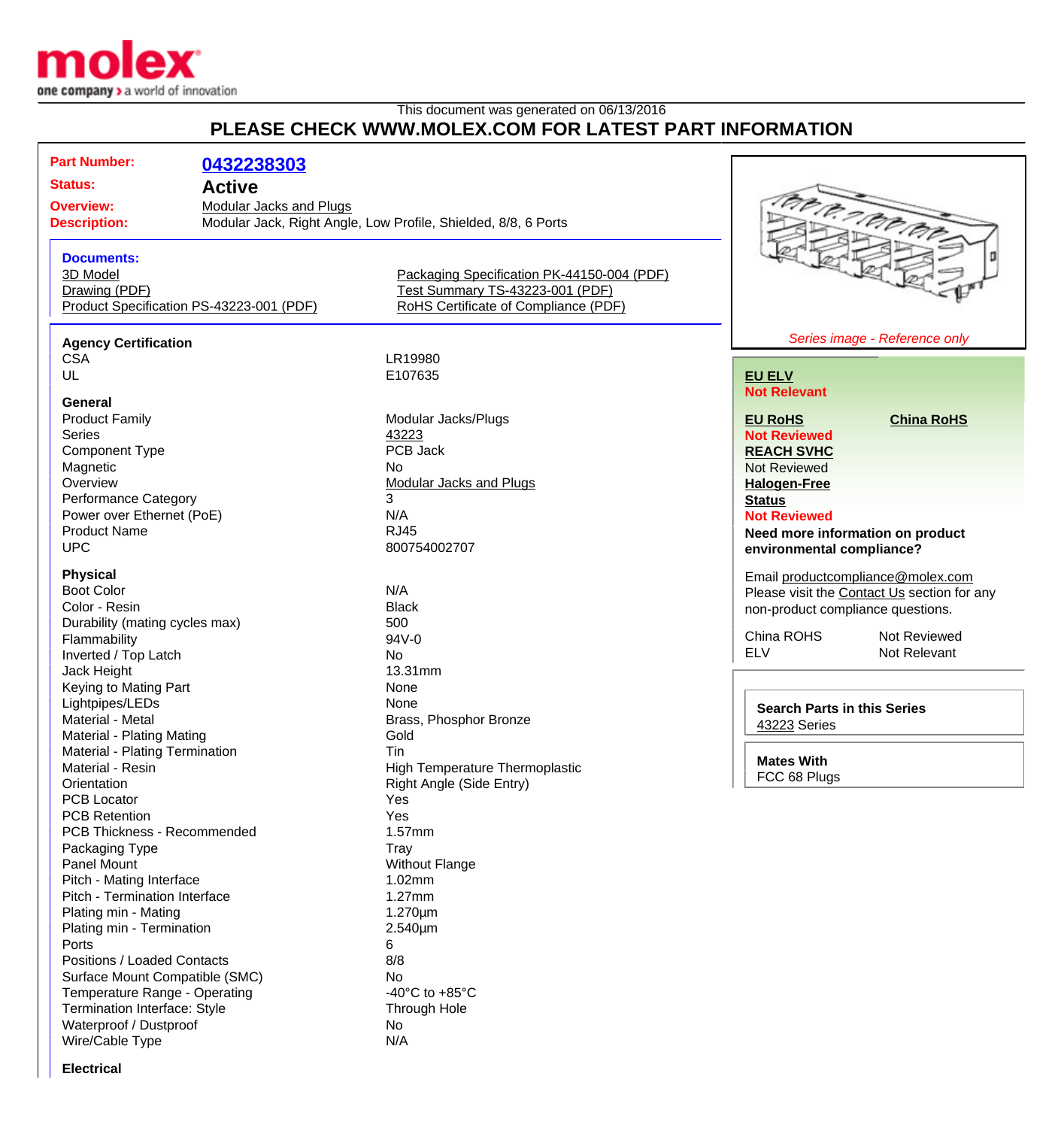| Current - Maximum per Contact<br>Grounding to PCB<br>Grounding to Panel<br>Shielded<br>Voltage - Maximum | 1.5A<br>Yes<br>With All Panel Grounding Tab<br><b>Yes</b><br>150V AC (RMS) |
|----------------------------------------------------------------------------------------------------------|----------------------------------------------------------------------------|
| <b>Solder Process Data</b><br>Lead-freeProcess Capability                                                | <b>WAVE</b>                                                                |
| <b>Material Info</b>                                                                                     |                                                                            |
| <b>Reference - Drawing Numbers</b>                                                                       |                                                                            |
| Packaging Specification<br><b>Product Specification</b><br>Sales Drawing<br><b>Test Summary</b>          | PK-44150-004<br>PS-43223-001<br>SDA-43223<br>TS-43223-001                  |

## This document was generated on 06/13/2016 **PLEASE CHECK WWW.MOLEX.COM FOR LATEST PART INFORMATION**